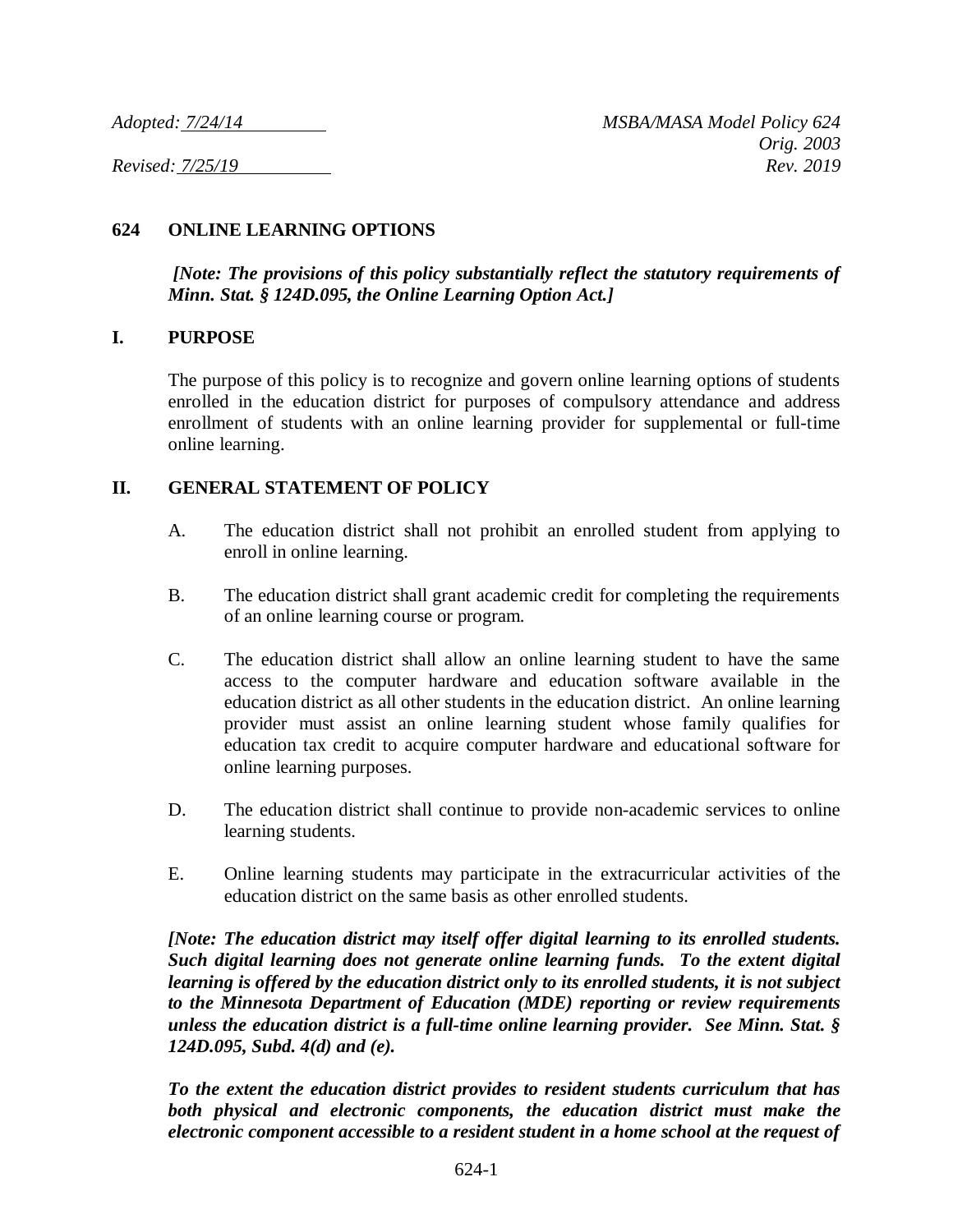*the home-schooled student or student's parent or guardian, provided that the education district does not incur more than an incidental cost as a result of providing access electronically. See Minn. Stat. § 123B.42.]*

## **III. DEFINITIONS**

- A. "Blended learning" is a form of digital learning that occurs when a student learns part time in a supervised physical setting and part time through digital delivery of instruction, or a student learns in a supervised physical setting where technology is used as a primary method to deliver instruction.
- B. "Digital learning" is learning facilitated by technology that offers students an element of control over the time, place, path, or pace of their learning and includes blended and online learning.
- C. "Enrolling district" means the education district or charter school in which a student is enrolled under Minn. Stat. § 120A.22, Subd. 4, for purposes of compulsory education.
- D. "Full-time online learning provider" means an enrolling school authorized by the Minnesota Department of Education (MDE) to deliver comprehensive public education at any or all of the elementary, middle, or high school levels.
- E. "Online learning course syllabus" is a written document that an online learning provider transmits to the enrolling education district using a format prescribed by the Commissioner of MDE (Commissioner) to identify the state academic standards embedded in an online learning course, the course content outline, required course assessments, expectations for actual teacher contact time, and other student-to-teacher communications, and the academic support available to the online learning student.
- F. "Online learning" is a form of digital learning delivered by an approved online learning provider under Paragraph III.H.
- G. "Online learning student" is a student enrolled in an online learning course or program delivered by an authorized online learning provider.
- H. "Online learning provider" is an education district, an intermediate education district, or an organization of two or more education districts operating under a joint powers agreement, or a charter school located in Minnesota that provides online learning to students and is approved by MDE to provide online learning courses.
- I. "Student" is a Minnesota resident enrolled in a public school, a nonpublic school, church or religious organization, or home school in which a child is provided instruction in compliance with Minn. Stat. §§ 120A.22 and 120A.24.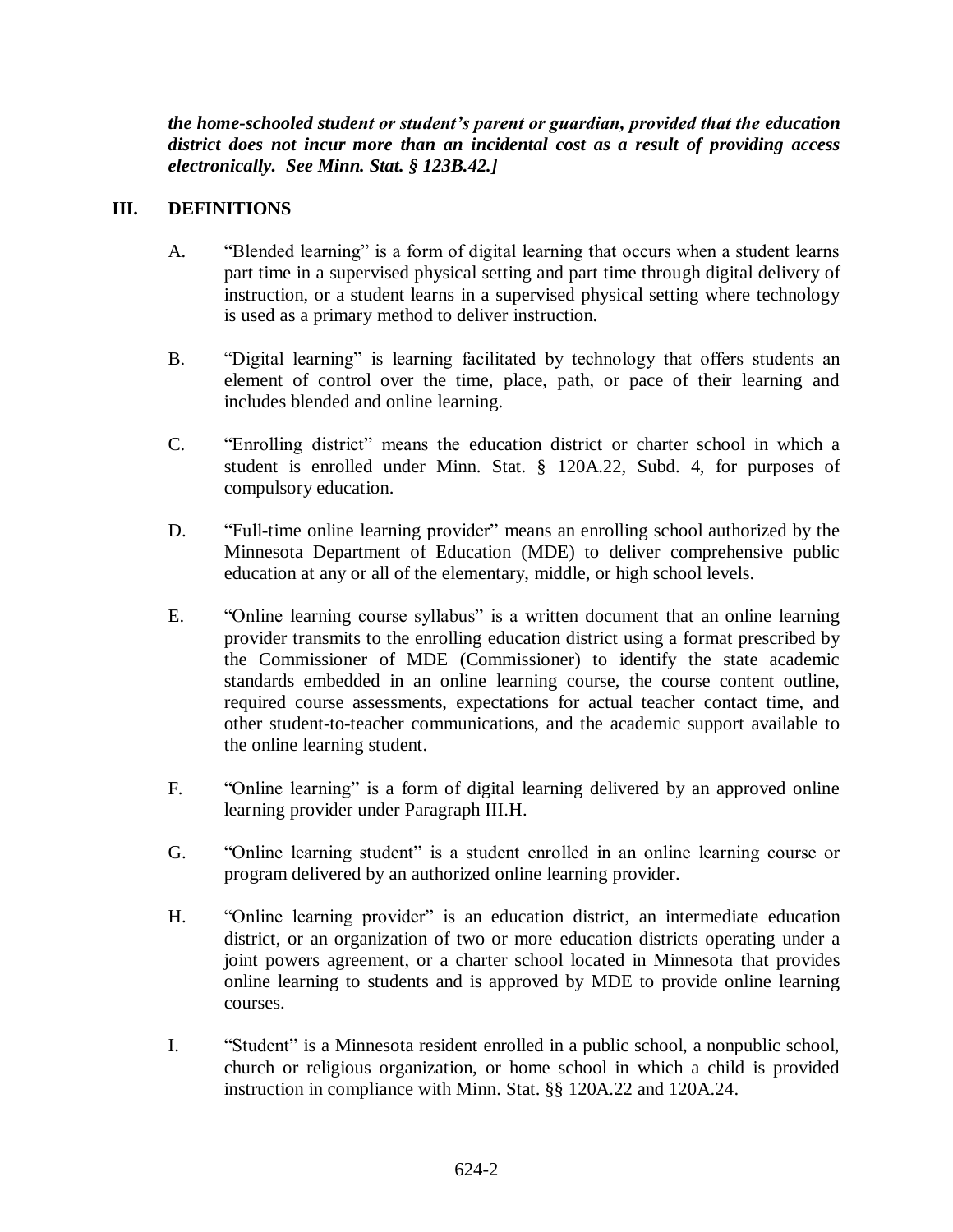J. "Supplemental online learning" means an online learning course taken in place of a course period at a local district school.

# **IV. PROCEDURES**

- A. Dissemination and Receipt of Information
	- 1. The education district shall make available information about online learning to all interested people. The education district may utilize the list of approved online learning providers and online learning courses and programs developed, published, and maintained by MDE.
	- 2. The education district will receive and maintain information provided to it by online learning providers.
	- 3. The online learning provider must report or make available information on an individual student's progress and accumulated credit to the student, the student's parent, and the enrolling district in a manner specified by the Commissioner unless the enrolling district and the online learning provider agree to a different form of notice and notify the Commissioner.
	- 4. The enrolling district must designate a contact person to help facilitate and monitor the student's academic progress and accumulated credits toward graduation.

## B. Student Enrollment

- 1. A student may apply for full-time enrollment in an approved online learning program. The student must have the written consent of a parent or guardian to do so if the student is under eighteen (18) years of age.
- 2. The student and the student's parents must submit an application to the online learning provider and identify the student's reason for enrolling. An online learning provider that accepts a student under this section must notify the student and the enrolling district in writing within ten days if the enrolling district is not the online learning provider. The student and the student's parent must notify the online learning provider of the student's intent to enroll in online learning within ten days of being accepted, at which time the student and the student's parent must sign a statement indicating that they have reviewed the online course or program and understand the expectations of enrolling in online learning. The online learning provider must use a form provided by MDE to notify the enrolling district of the student's application to enroll in online learning.
- 3. The supplemental online learning notice to the enrolling district when a student applies to the online learning provider will include the courses or program, credits to be awarded, and the start date of the online learning course or program. An online learning provider must make available the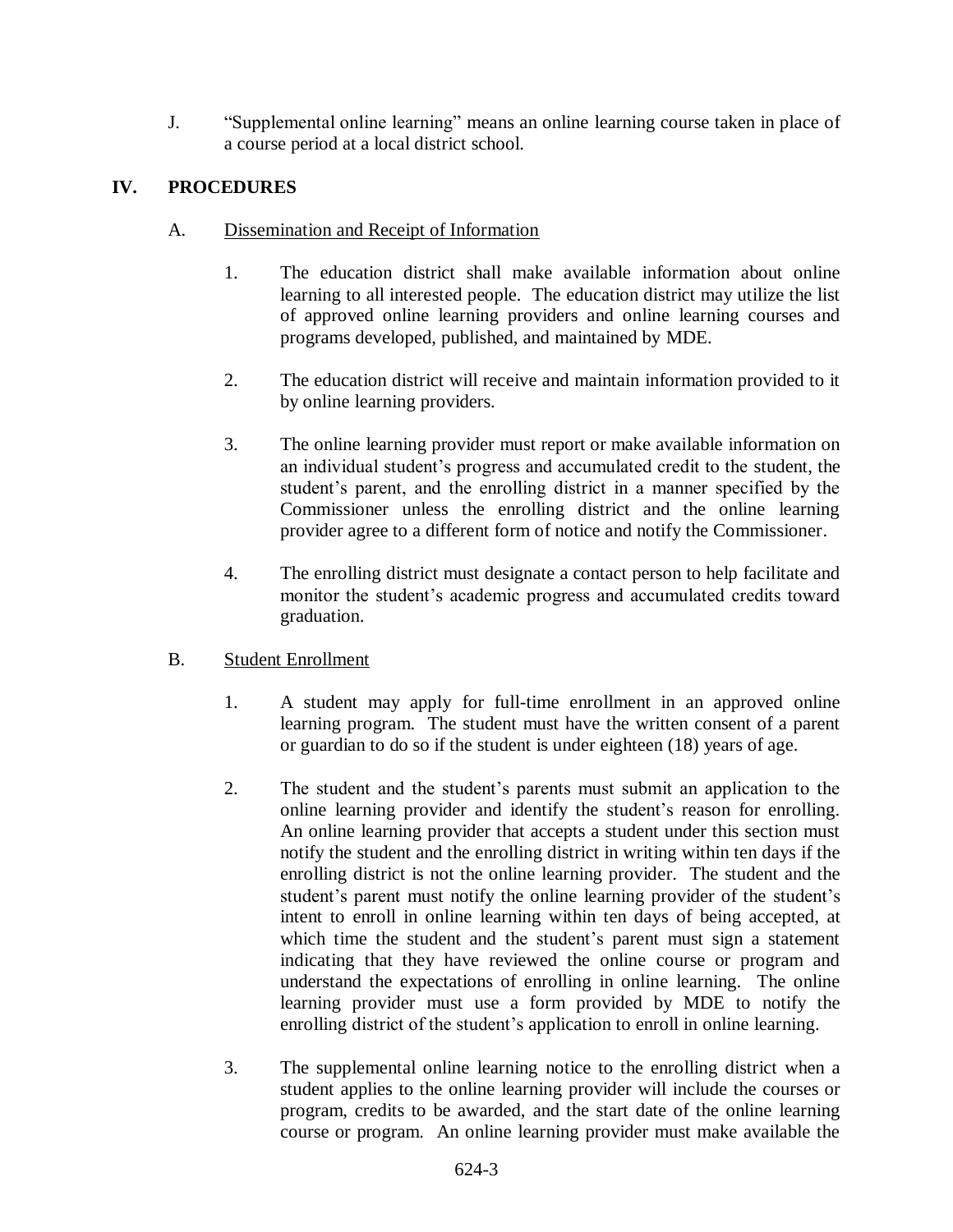supplemental online learning course syllabus to the enrolling district. Within 15 days after the online learning provider makes information in this paragraph available to the enrolling district, the enrolling district must notify the online learning provider whether the student, the student's parent, and the enrolling district agree or disagree that the course meets the enrolling district's graduation requirements. A student may enroll in a supplemental online learning course up to the midpoint of the education district's term. The education district may waive this requirement for special circumstances with the agreement of the online learning provider.

- 4. An online learning course or program that meets or exceeds a graduation standard or the grade progression requirement of the enrolling district as described in the provider's online learning course syllabus meets the corresponding graduation requirements applicable to the student in the enrolling district. If the enrolling district does not agree that the course or program meets its graduation requirements, then the enrolling district must make available an explanation of its decision to the student, the student's parent, and the online learning provider; and the online learning provider may make available a response to the enrolling district, showing how the course or program meets the graduation requirements of the enrolling district.
- 5. An online learning student may enroll in supplemental online learning courses equal to a maximum of 50 percent of the student's full schedule of courses per term during a single school year, and the student may exceed the supplemental online learning registration limit if the enrolling district permits for supplemental online learning enrollment above the limit or if the enrolling district and the online learning provider agree to the instructional services. To enroll in more than 50 percent of the student's full schedule or courses per term in online learning, the student must qualify to exceed the supplemental online learning registration limit or apply to enroll in an approved full-time online learning program consistent with Paragraph IV.B.2. above. Full-time online learning students may enroll in classes at a local school under a contract for instructional services between the online learning provider and the education district.
- 6. An online learning student may complete course work at a grade level that is different from the student's current grade level.
- 7. An online learning student may enroll in additional courses with the online learning provider under a separate agreement that includes terms for paying any tuition or course fees.
- C. Classroom Membership and Teacher Contact Time
	- 1. The enrolling district may reduce an online learning student's regular classroom instructional membership in proportion to the student's membership in online learning courses.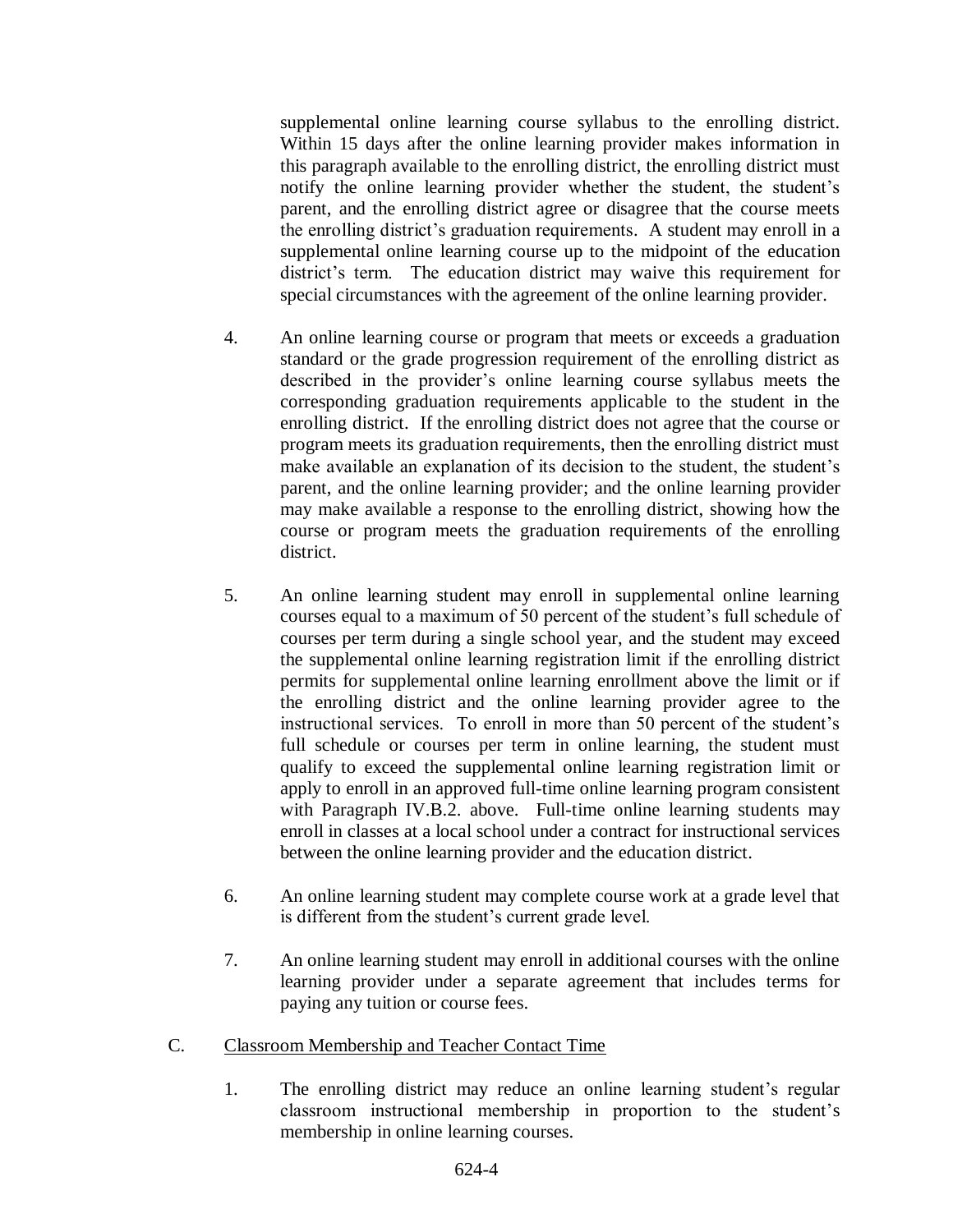- 2. The education district may reduce the course schedule of an online learning student in proportion to the number of online learning courses the student takes from an online learning provider other than the education district.
- 3. A teacher with a Minnesota license must assemble and deliver instruction to enrolled students receiving online learning from an enrolling district. The delivery of instruction occurs when the student interacts with the computer or the teacher and receives ongoing assistance and assessment of learning. The instruction may include curriculum developed by persons other than a teacher holding a Minnesota license.
- 4. The online learning provider, other than a digital learning provider offering digital learning to its enrolled students only under Minn. Stat. § 124D.095, Subd. 4(d), must give the Commissioner written assurance that all courses meet state academic standards and the online learning curriculum, instruction, and assessment expectations for actual teacher contact time or other student-teacher communications and academic support meet nationally recognized standards and are described as such in an online learning course syllabus that meets the Commissioner's requirements.

### D. Academic Credit; Graduation Standards or Requirements

- 1. The education district shall apply the same graduation requirements to all students, including online learning students.
- 2. The education district shall use the same criteria for accepting online learning credits or courses as it does for accepting credits or courses for nonresident transfer students under Minnesota law.
- 3. The education district may challenge the validity of a course offered by an online learning provider. Such a challenge will be filed with MDE.
- 4. The education district shall count secondary credits granted to an online learning student toward its graduation and credit requirements.
- 5. If a student completes an online learning course or program that meets or exceeds a graduation standard or grade progression requirement at the education district, that standard or requirement will be met.
- 6. Weighted grades will also be applicable if the education district has adopted a policy to offer weighted grades.

### *Legal References:* Minn. Stat. § 120A.22 (Compulsory Instruction) Minn. Stat. § 120A.24 (Reporting)